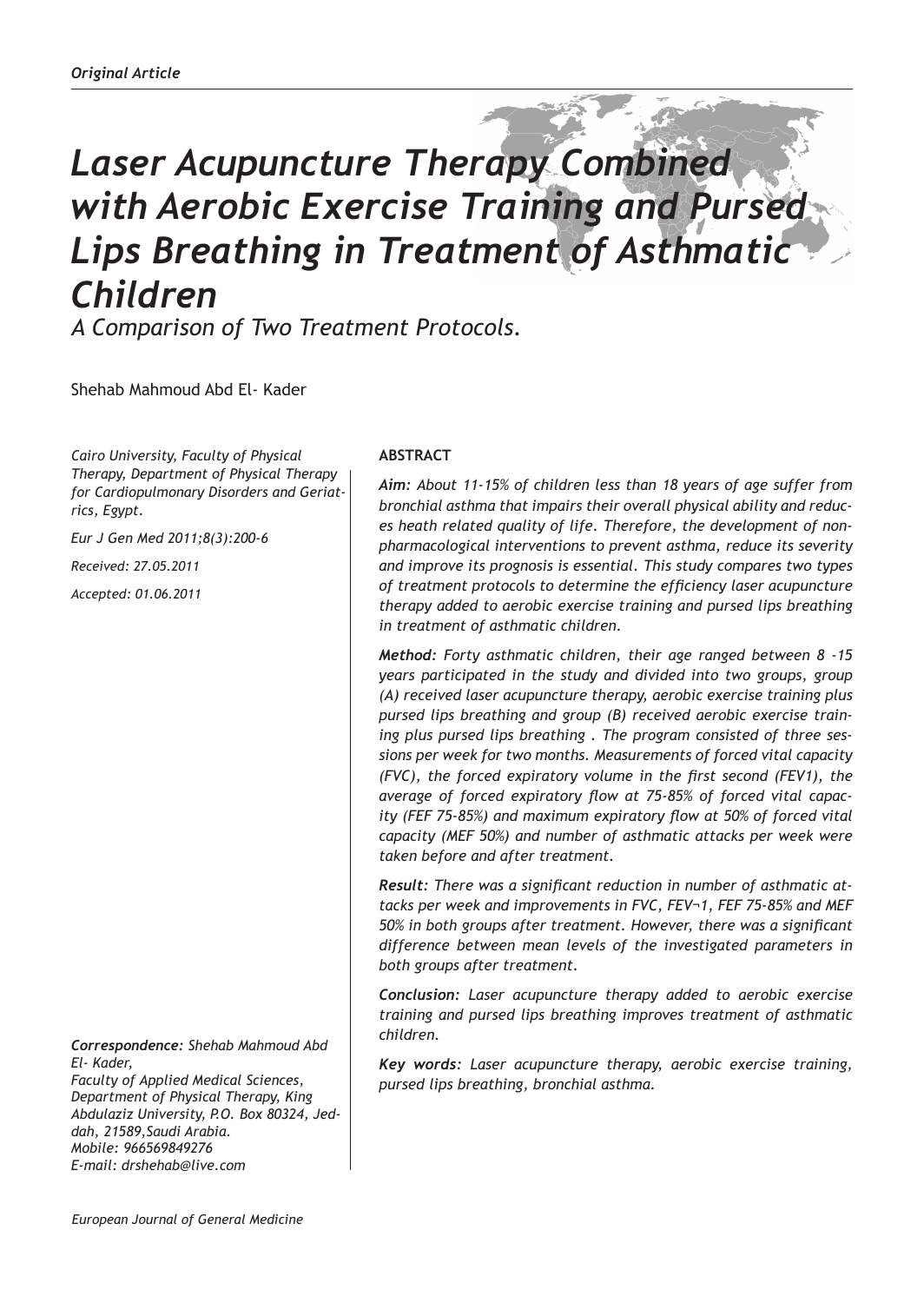## *Astımlı Çocukların Tedavisinde Aerobik Egzersizle Kombine Akapunktur Tedavisi Ve Büzük Dudaklı Solunum*

*İki tedavi protokolünün karşılaştırılması*

Asthma is a major public health problem. It is the most common chronic chest illness of childhood, it affects about 18% of children less than 12years of age (1-2). Most asthma begins in childhood (3). There is presently some concern that childhood asthma may persist and/or deteriorate later in life (4).Asthma is defined as a disease that is characterized by airway inflammation and manifested by pulmonary symptoms, reversible airway obstruction and bronchial hyperactivity. Patients with asthma are exposed to airway obstruction and hyperinflation which interfere with the ability of the respiratory muscles to generate subatmospheric pressure and increase the load on the respiratory muscles. Airway resistance is increased three folds or higher than normal in patients with chronic

Asthmatic attacks are characterized by dyspnea and wheezes. In states of chronic symptomatic asthma, exacerbations and remissions are also common, but airflow obstruction to some degree is always present (6).Bronchial asthma develops bronchial inflammation and increased smooth muscle contractility. This inflammation remains poorly controlled despite of big corticosteroids doses and their side effects as suppression of growth, more evident in prepubertal age. This phenomena increase the need of an alternative effective anti- inflammatory treatment (7). Physical activity is essential for young children to develop adequately and for quality of life. It can be lower in children with asthma, and therefore methods to reveal reduction in physical activity in young children are war-

*Amaç: 18 yaşın altındaki çocukların yaklaşık %11-15'i genel fiziksel yeterliliklerini bozan ve yaşam kalitesini düşüren bronşiyal astmadan muzdariptirler. Bu nedenle, astmayı önleyecek, şiddetini azaltacak ve prognozunu iyileştirecek nonfarmakolojik girişimler önemlidir. Bu çalışma astmalı çocukların tedavisinde iki protokolünün, aerobik egzersize eklenmiş lazerli akapunktura karşı büzük dudak solunumu, etkinliğini karşılaştırmaktadır.*

*Metod: Yaşları 15 ila 18 arasında değişen 40 astımlı çocuk çalışmada iki gruba ayrıldı; grup (A) lazerli akapunktur, aerobik egzersize ek olarak büzük dudak solunumu ve grup (B) aerobik egzersize ek olarak büzük dudak solunumu tedavisi aldı. Program 2 ay süresince haftada 3 seanstan oluşuyordu. Ölçümler tedaviden önce ve sonra alınan forced vital kapasite (FVC), ilk saniyedeki zorlu expiratuar hacim (FEV1), zorlu vital kapasitenin (FEF %75-85) %75-85'inde iken alınan zorlu expiratuar akımın ortalaması ve zorlu vital kapasitenin (MEF %50) %50'sinde maksimum expiratuvar akım ve haftalık astım atakları sıklığı olarak kaydedildi.* 

*Bulgular: Tedaviden sonra her iki grupta da haftalık astım atakları sıklığında azalma ve FVC, FEV1, FEF %75-85 ve MEF %50 değerlerinde iyileşme olduğu saptandı. Bununla birlikte tedaviden sonra çalışılan parametrelerim ortalama değerleri açısından her iki grup arasında anlamlı farklılık mevcuttu.*

*Sonuç: Aerobik egzersize ilave lazerli akapunktur tedavisi ve büzük dudaklı solunum, astımlı çocukların tedavisinde iyileşme sağlamaktadır.* 

*Anahtar kelimeler: Lazerli akapunktur tedavisi, aerobik egzersiz, büzük dudaklı solunum, bronşiyal astım Figure 1. (A, B, C and D): The acupuncture points for* 



disease, neurological, mental and metabolic disorders were excluded from the study. The children were examined by specialized physician to exclude subjects with any disorders. participants in the study were divided into two equal groups, The first group (A) received laser acupuncture therapy , aerobic exercise training plus pursed lips breathing in addition to the current medical treatment and the second group (B) received aerobic exercise training plus pursed lips breathing in addition to the current medical treatment . The program consisted of three sessions per week for two months. Informed consent was obtained from all participant parents. This study was approved by the ethics committee and that the patients gave their informed consent. Also, this study was undertaken in compliance with the Helsinki Declaration and the International Principles governing research on animals. All participant parents were free to withdraw their children from the study at any time. If any adverse effects had occurred, the experiment would have been stopped, with this being announced to the Human Subjects Review Board. However, no adverse effects occurred, and so the data of all the participants

*the respiratory system disorders (15).*

**Aerobic exercise training**

The aerobic treadmill-based training programme (PRECOR 9.1/ 9.2, China) was set to 60%-70% of the maximum heart rate (HRmax) performed according to a modified Bruce protocol. This rate was defined as the training heart rate (THR).After an initial, 5-minute warm-up phase performed on the treadmill at a low load, each endurance training session lasted 20 minutes and ended with 5-minute recovery and relaxation phase. All patients performed three weekly sessions (14).

 $_{85\%}$ ) and maximum expiratory flow at 50% of forced vital capacity (MEF<sub> $50\%$ </sub>) were measured using spirometer (Schiller-Spirovit Sp-10, Swizerland) and the number of asthmatic attacks per week (No. of asthmatic attacks) for all participants before the study and repeated after

## **Laser acupuncture therapy**

two months at the end of the study.

Gallium-Arsenide Laser (Model: LTU-904 H, Maximum peak power: 5W, Wave length: 904±10 nm, Pulse length: 200 ns, Class I laser product manufactured by Laser ex Technologies PTY LTD, Australia) was used to apply laser acupuncture therapy for the respiratory system, while the patient was in the sitting position bare skin of the site of laser application, back was supported hips and knees were 90° flexion and feet rest on the floor. Each acupuncture point of the respiratory system disorders received laser for 90 seconds, three sessions per week for 2 months. The acupuncture (L.1), shamzhong (Ren 17), Tiantu (Ren 22), feishu (U.B.B), Dazhui (Du 14), lieque (L.7) and Heagu (L.I.4) (15).Figure 1 (A,B,C and D).

## **Pursed lips breathing**

The child assumed a comfortable sitting position with back supported, shoulders and neck relaxed and instructed that expiration must be passive as abdominal muscles contraction must be avoided. The therapist hand was applied over the abdomen of the child to detect any contraction of the abdominal muscles the child was instructed to inhale slowly through the nose them to purse his/her lips and exhale slowly and try to prolong exhalation as long as he/she can (16). It was applied for three times then rest for thirty seconds .This maneuver was repeated for 10 minutes /session, three sessions per week for two months.

ranted as asthmatic symptoms have been identified as a barrier to exercise by children (8).

Physical activity is important in children with asthma such as running and bicycling are associated with improved fitness and decreased severity of asthma symptoms (9). Pursed-lip breathing (PLB) performed as nasal inspiration followed by expiratory blowing against partially closed lips is a breathing retraining strategy employed by patients with chronic obstructive pulmonary disease(10). Pursed lips breathing exercise results in improvement of arterial oxygen and carbon dioxide tensions as a result of decreased airway collapse decreased respiratory rate and increased tidal volume (11). Application of laser acupuncture therapy in asthmatic patients produced a good immunocorrection, marked broncholytic effects and improved to potency of bronchi due to its anti-inflammatory effect (12- 13).

The aim of this study was to compare two types of treatment protocols to determine the efficiency laser acupuncture therapy added to aerobic exercise training and pursed lips breathing in treatment of asthmatic children.

## **MATERIALS AND METHODS**

## **Subjects**

Forty asthmatic children of both sexes (21 girls and 19 boys), their age ranged between 8 and 15 years, received bronchodilators, antibiotics and received no supplemental oxygen. Children with congenital heart disease, vertebral fractures, kyphosis or scoliosis, pleural

**Evaluated parameters** 

were available for analysis.

**Materials**

The forced vital capacity (FVC), the forced expiratory volume in the first second (FEV<sub>1</sub>), the average of forced expiratory flow at 75-85% of forced vital capacity (FEF $_{75}$ 

**INTRODUCTION**

persistent asthma (5).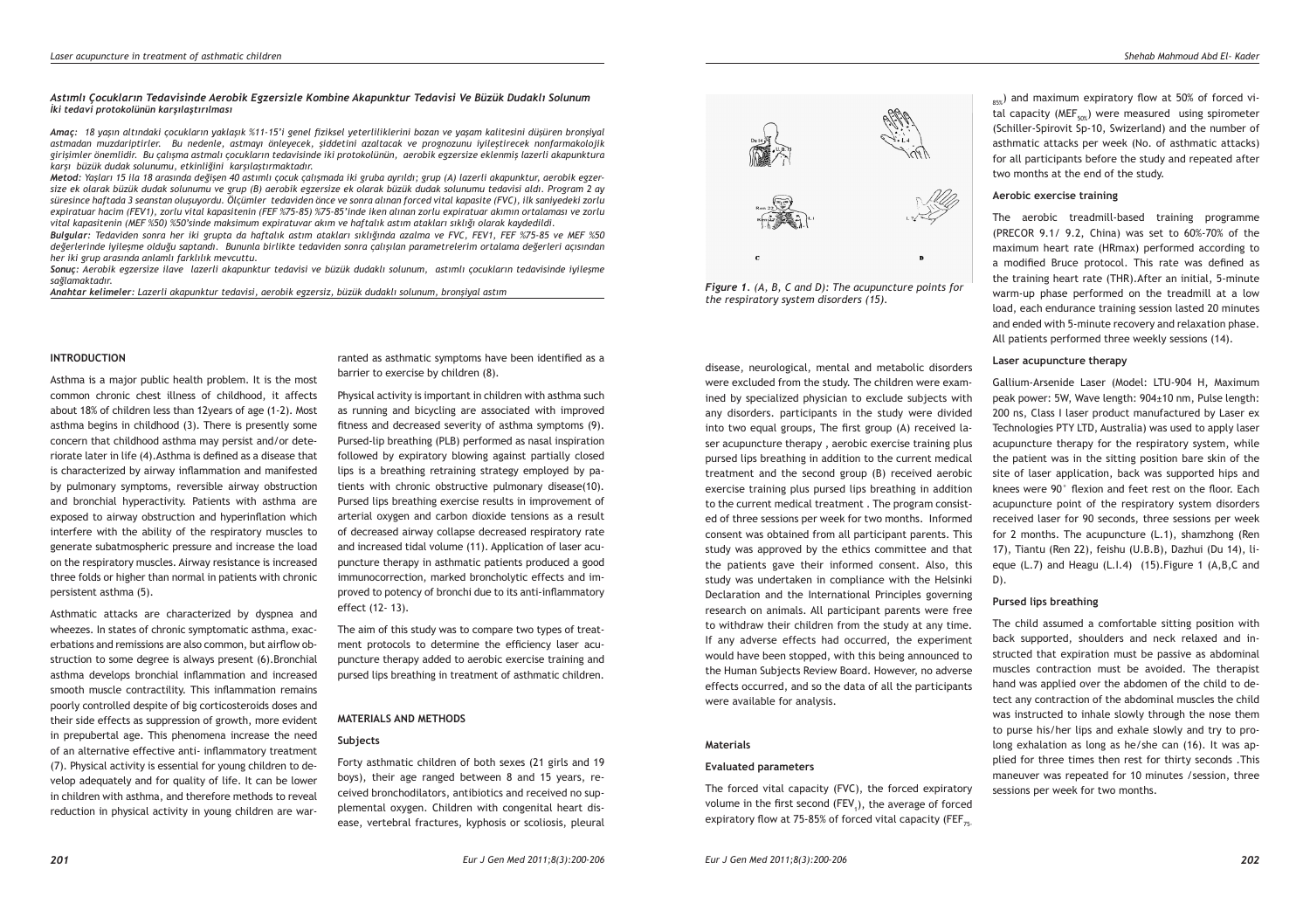*Table 1. Mean value and significance of FVC, FEV1*

|                                                                                                                                             | n | $D = -1$ | مبرامير مساحيط |  |
|---------------------------------------------------------------------------------------------------------------------------------------------|---|----------|----------------|--|
| week in group (A) before and after treatment.                                                                                               |   |          |                |  |
| Table 1. Mean value and significance of FVC, FLV <sub>1</sub> , FLI $_{75-85\%}$ and MLI $_{50\%}$ and the namber of astimulate attacks per |   |          |                |  |

|                                               | Pre             | Post            | t-value | p value |  |
|-----------------------------------------------|-----------------|-----------------|---------|---------|--|
| FVC, L                                        | $1.97 + 0.41$   | $2.57 \pm 0.43$ | 4.66    | 0.05    |  |
| FEV., L/sec                                   | $1.26 \pm 0.32$ | $1.85 \pm 0.31$ | 4.51    | 0.05    |  |
| $\mathsf{FEF}_{75\cdot 85\%}, \mathsf{L/sec}$ | $0.65 \pm 0.22$ | $0.96 \pm 0.25$ | 3.94    | 0.05    |  |
| MEF $_{50\%}$ , L/sec                         | $0.94 \pm 0.24$ | $1.41 \pm 0.26$ | 3.78    | 0.05    |  |
| Asthmatic attacks, n                          | $9.37 \pm 2.28$ | $5.21 \pm 1.82$ | 5.65    | 0.05    |  |

*FVC = Forced Vital Capacity. FEV1 = Forced expiratory volume in the first second. FEF75-85% = Average of Forced expiratory flow at 75-85% of forced vital capacity. MEF50% = Average of Maximum expiratory flow at 50% of forced vital capacity.*

**DISCUSSION**

#### **Statistical analysis**

The mean values of ventilatory function test (FVC, FEV $_{\textrm{\tiny{1}}}$ , FEF<sub>75-85%</sub> and MEF<sub>50%</sub>.) and the number of asthmatic attacks per week (No. of asthmatic attacks) obtained before and after two months in both groups were compared using paired "t" test. Independent "t" test was used for the comparison between the two groups  $(p<0.05)$ .

## **RESULTS**

Forty asthmatic children were participated in the study and divided into two equal groups. The first group (A) received laser acupuncture therapy, aerobic exercise training plus pursed lips breathing in addition to the current medical treatment and the second group (B) received aerobic exercise training plus pursed lips breathing in addition to the current medical treatment for two months . The mean values of FVC, FEV<sub>1</sub>, FEF<sub>75-85%</sub> and  $MEF<sub>50%</sub>$  were significantly higher, where the mean values of the number of asthmatic attacks per week were significantly lower in both groups after treatments (Table 1, 2). There were significant differences between mean levels of the investigated parameters in group (A) and group (B) after treatment (Table 3).

Asthma has become an epidemic world-wide and the soaring costs of treatment combined with the rising morbidity and mortality rates necessitate alternative cost-effective treatment options since many asthmatics continue to go untreated due to the inaccessibility and high costs of medical care , therefore, the development of non-pharmacological interventions to prevent asthma, reduce its severity and improve its prognosis is essential. This study was designed to compare two types of treatment protocols to determine the efficiency of laser acupuncture therapy added to aerobic exercise training and pursed lips breathing in treatment of asthmatic children. Results of this study showed that addition of laser acupuncture therapy to aerobic exercise training and pursed lips breathing led to a more significant improvement in ventilatory functions and reduction number of asthmatic attacks per week in asthmatic children. Disappearance of inflammatory changes in bronchial mucosa, improved potency of airways and increase in respiratory muscles strength are the possible cause of these results.

*, FEF75-85% and MEF 50% and the number of asthmatic attacks per* 

Sixteen asthmatic subjects were enrolled in this 2-way crossover study. At first patients had been treated with

*Table 2. Mean value and significance of FVC, FEV-1, FEF*<sub>75-85%</sub> and MEF<sub>50%</sub> and the number of asthmatic attacks per *week in group (B) before and after treatment*

|                                               | Pre             | Post            | t-value | p value |  |
|-----------------------------------------------|-----------------|-----------------|---------|---------|--|
| FVC, L                                        | $1.90+0.43$     | $2.04 + 0.42$   | 3.26    | 0.05    |  |
| FEV1, L/sec                                   | $1.17 \pm 0.31$ | $1.41 \pm 0.29$ | 3.14    | 0.05    |  |
| $\mathsf{FEF}_{75\cdot 85\%}, \mathsf{L/sec}$ | $0.54 \pm 0.25$ | $0.75 + 0.21$   | 3.02    | 0.05    |  |
| MEF $_{50\%}$ , L/sec                         | $0.87 \pm 0.26$ | $1.08 \pm 0.24$ | 3.25    | 0.05    |  |
| Asthmatic attacks, n                          | $9.41 \pm 2.74$ | $7.56 \pm 1.76$ | 3.68    | 0.05    |  |

*FVC = Forced Vital Capacity. FEV1 = Forced expiratory volume in the first second. FEF75-85% = Average of Forced expiratory flow at 75-85% of forced vital capacity. MEF50% = Average of Maximum expiratory flow at 50% of forced vital capacity.*

*Table 3. Mean value and significance of FVC, FEV¬1, FEF 75-85% and MEF 50% and the number of asthmatic attacks per week in group (A) and group (B) after treatment.*

|                         | Pre             | Post            | t-value | p value |
|-------------------------|-----------------|-----------------|---------|---------|
| FVC, L                  | $2.57 \pm 0.43$ | $2.04 + 0.42$   | 3.15    | 0.05    |
| FEV1, L/sec             | $1.85 \pm 0.31$ | $1.41 \pm 0.29$ | 3.61    | 0.05    |
| $FEF_{75.85\%}$ , L/sec | $0.96 \pm 0.25$ | $0.75 \pm 0.21$ | 3.44    | 0.05    |
| MEF $_{50\%}$ , L/sec   | $1.41 \pm 0.26$ | $1.08 \pm 0.24$ | 3.25    | 0.05    |
| Asthmatic attacks, n    | $5.21 \pm 1.82$ | $7.56 \pm 1.76$ | 4.16    | 0.05    |

*FVC = Forced Vital Capacity. FEV1 = Forced expiratory volume in the first second. FEF75-85% = Average of Forced expiratory flow at 75-85% of forced vital capacity. MEF50% = Average of Maximum expiratory flow at 50% of forced vital capacity.*

symphatomimetics and corticosteroids for at least 4 weeks (the control stage), after that they were evaluated by symptoms, physical examination and PFT. At second stage (interventional stage) laser acupuncture therapy with 100 mW, 980 nm in direct contact exposure on 8 points of lung with 5  $J/cm<sup>2</sup>$ , 2-3 times in a week for 8-12 sessions. A noticeable improvement of the clinical and functional characteristics was remarked in patients. Symptoms and signs like; night dyspnea, cough, effort dyspnea, morning symptoms, discharge, and lung exams, wheezing, work absence showed a statistically significant difference (p< 0.05) after adding laser acupuncture therapy as it's anti-inflammatory effects is the suitable and effective complement modality for the treatment of pul¬monary diseases. So, the combination of laser acupuncture therapy with standard drug therapy is more effective than conventional drug therapy alone (17). Eight patients with intermittent or mild persistent asthma received laser acupuncture for 10 weeks and probiotic treatment for 7 weeks confirmed that a beneficial clinical effect on bronchial hyperreactivity in school age children with intermittent or mild persistent asthma and might be helpful in the prevention of acute respiratory exacerbations (18).

Low intensity laser therapy might cause improvement of general condition, normalization of body temperature, reduction of cough, disappearance of inflammatory changes in bronchial mucosa, activation of proliferative processes and normalization of bronchial secretion which indicated increase of tissue metabolism and improvement of epithelial cover. Also laser therapy displayed a good immunocorrection effect (12). The improvement of ventilatory functions in asthmatic children after low intensity laser therapy was due to its anti-inflammatory effect and improved patency of the small airways (13). Pulmonary rehabilitation program

regularly include pursed lips breathing retraining as a standard part of patient education program .Pursed lips breathing ,by creating an obstruction at the lips, increase the pressure in the mouth which is reflected backwards into the tracheobronchial tree. It is assumed that this increase in intraluminal pressure diminishes airway collapse (19).It has been reported that the relief from dyspnea provided by PLB is related to its ability to promote a slower and deeper breathing (10).

Mueller et al evaluated the effect of PLB on PaO $_{\rm 2}$ , PaCO $_{\rm 2}$ and oxygen saturation (SaO<sub>2</sub>) in COPD patients at rest and during exercise (20).The impact of PLB on the breathing pattern seems to be positive, both at rest and during exercise, because it promotes prolonged expiration with a decrease in end-expiratory lung volume (EELV), leading to lower breathing frequency and higher tidal volume; the end result is an improvement in ventilatory efficiency (21). PLB can be said to cause a change in the pattern of respiratory muscle recruitment, increasing recruitment of the accessory muscles of the chest wall and increasing abdominal muscle activity throughout the entire respiratory cycle while, at the same time, decreasing diaphragmatic muscle recruitment. All these changes lead COPD patients to breathe more efficiently and consume less oxygen; as a result, the propensity of the diaphragm to become fatigued during crises or physical exercise decreases (22-23).

Jones et al studied oxygen consumption and the clinical implications of having COPD patients perform breathing exercises (including PLB). Compared to spontaneous breathing, oxygen consumption was significantly reduced in all of the breathing patterns studied: diaphragmatic breathing (DB), PLB, and a combination of DB and PLB. PLB resulted in the lowest oxygen consumption, followed by DB and then the combination of PLB and DB. Based on their results, the authors suggested that